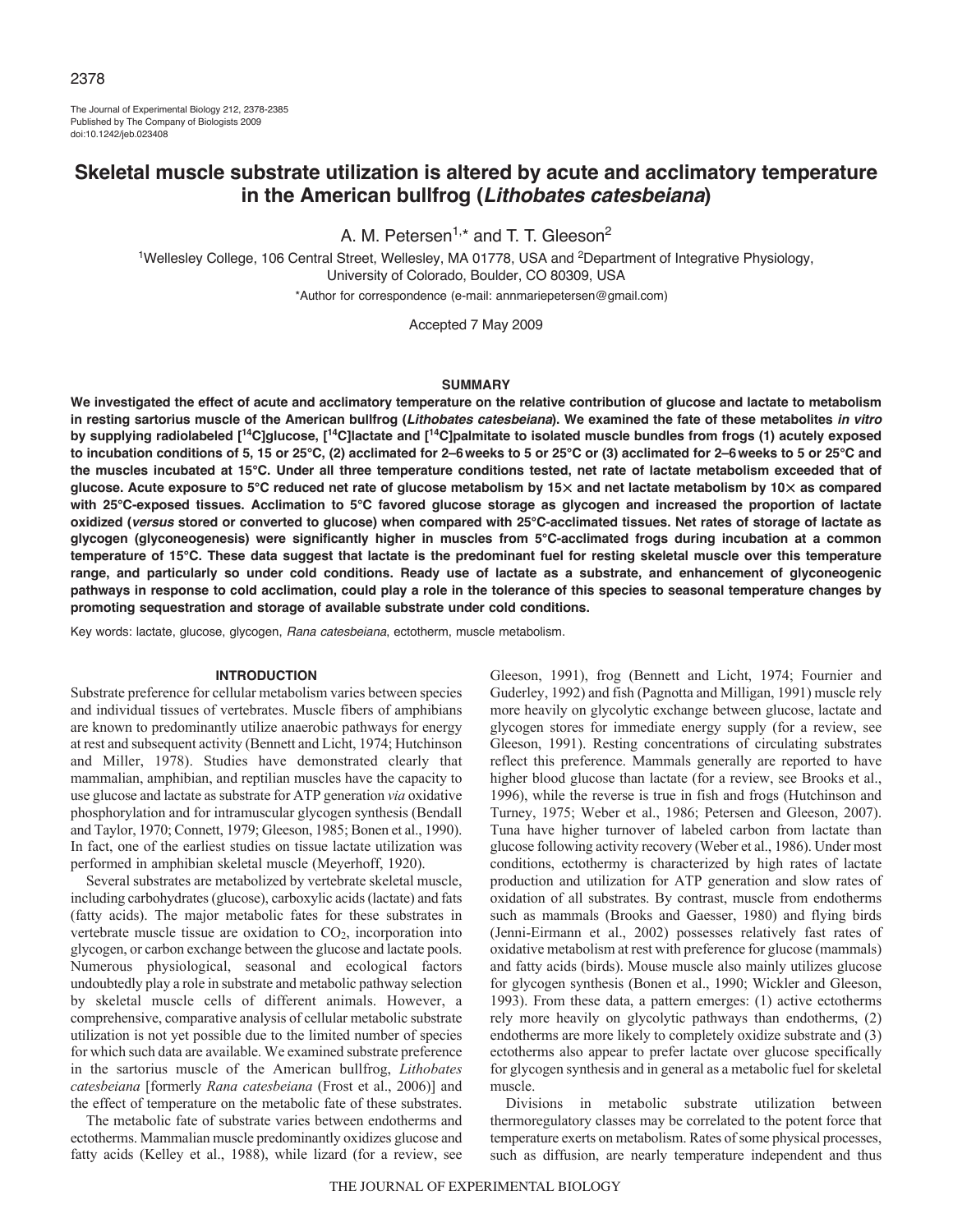demonstrate a Q<sub>10</sub> rate near 1.0 whereas most biochemical pathways exhibit Q10 values upwards of 3.0 (for a review, see Rome et al., 1992). It is clear that rates of muscle metabolism do increase with higher temperature (for a review, see Bennett, 1984). However, it is not known if substrate preference for metabolism is altered by temperature in amphibians.

*Lithobates catesbeiana* is a particularly interesting species of ectotherm in which to investigate not only skeletal muscle substrate preference and use but also how acute and chronic temperature exposure affects this metabolic strategy. This species of frog inhabits a geographic range stretching from sub-arctic to tropical regions (Lannoo, 2005) and can be considered eurythermal, tolerating diurnal changes in pond temperature of up to 30°C (Carey, 1979; A.M.P. and T.T.G., unpublished data). Bullfrogs are large, active predators, and proper allocation of metabolic resources is key to survival in such a wide array of climates. The purpose of the present study was to investigate the effects of acute and acclimatory temperature conditions on substrate preference and substrate metabolic fate in the skeletal muscle of the northern amphibian *L. catesbeiana*. Examining substrate preference and the effects of temperature on these processes may identify patterns of vertebrate muscle fuel utilization in response to different ecological conditions.

# **MATERIALS AND METHODS Animals and acclimation conditions**

Adult male bullfrogs (*Lithobates catesbeiana* Shaw 1802) with a mass of 115–165g were purchased from Rana Ranch Bullfrog Farm (Twin Falls, ID, USA) and delivered in two equal shipments, in May and July 2007. Upon arrival, frogs were evenly distributed by mass into an acute-exposure group  $(N=6)$ , which served as a control for acclimation changes, and two acclimation groups: coldacclimated 5 $\degree$ C (CA, *N*=20) and warm-acclimated 25 $\degree$ C (WA, *N*=19). Frogs were housed in communal troughs providing access both to dry areas and water deep enough for submersion. CA frogs were held in an environmental chamber set to 5±2°C with a 12h:12h photoperiod for 2–6weeks. Acute-exposure frogs and WA frogs were held in an environmental chamber set to 25±2°C for 5days and 2–6weeks, respectively. WA frogs were fed live crickets twice per week. CA frogs were not fed, as our earlier work and another study have shown that these frogs do not feed or digest at  $\leq 5^{\circ}$ C (Riddle, 1909). This protocol was approved by the University of Colorado, Boulder, Institutional Animal Care and Use Committee.

# **Muscle bundle preparation**

On each day of experiment, one bullfrog was sacrificed by decapitation with a small animal guillotine and double-pithed. The sartorius muscle, with a small portion of tendon on the proximal and distal ends remaining, was carefully dissected from each leg. The muscles were immersed in a modified Ringer solution of  $70$  mmol  $l^{-1}$  NaCl, 2.5 mmol  $l^{-1}$  KCl, 1 mmol  $l^{-1}$  MgSO<sub>4</sub>, 1.8 mmol  $l^{-1}$ CaCl<sub>2</sub> and  $25$  mmol<sup>1-1</sup> NaHCO<sub>3</sub> in deionized H<sub>2</sub>O. Each muscle was divided laterally into three fiber bundles, with care taken to avoid severing fibers. Bundles were carefully cleaned of extraneous connective tissue and pinned taut at approximately resting lengths to a Tygon® frame. All bundle dissections were complete within 60min of removal from the frog. Framed bundles were then placed individually in a  $12\times75$  mm glass incubation chamber containing 3 ml of incubation medium with the addition of  $1$  mmol  $1^{-1}$  D-glucose (J. T. Baker Chemical Company, Phillipsburg, NJ, USA), 5mmoll –1 lactic acid sodium salt (Sigma-Aldrich, St Louis, MO, USA), 1mmoll –1 palmitic acid (Sigma-Aldrich) and 0.4% bovine serum albumin (Sigma-Aldrich). Concentrations of metabolites in the bath reflected resting blood levels of these substrates for anuran amphibians (Hong et al., 1968; Petersen and Gleeson, 2007). Incubation medium also included  $1 \mu$ Ci (37,000Bq) of one of the following three isotopic labels:  $D-[U^{-14}C]$ glucose,  $L-[U^{-14}C]$ lactic acid sodium salt or [1-14C]palmitic acid (GE Healthcare UK Limited, Buckinghamshire, UK).

# **Temperature conditions**

Muscles were prepared and incubated under one of three temperature regimen. Acute exposure bundles were tested at either 5°C, 15°C or 25°C (normal temperature ranges for most bullfrogs in North America). Following the 2–6-week acclimation period, muscles from frogs acclimated to 5°C were tested at either 5°C (acclimation exposure) or 15°C (post-acclimation acute exposure). Muscles from frogs acclimated to 25°C were tested at either 25°C (acclimation exposure) or 15°C (post-acclimation acute exposure). Muscle incubation chambers were maintained at test temperatures by a clear acrylic water jacket flushed with temperature-controlled  $(\pm 1^{\circ}C)$  water from a circulating water bath.

#### **Incubation conditions**

The incubation medium was continuously bubbled at test temperature with approximately 2.1%  $CO<sub>2</sub>$  and 97.9%  $O<sub>2</sub>$  for at least 45min prior to use. This equilibration yielded an incubation pH of 7.9 at 25°C, which is similar to the extracellular pH of resting ranids at this temperature (MacKenzie and Jackson, 1978; Petersen and Gleeson, 2007). The pH of the medium was allowed to fluctuate with temperature as would occur *in vivo* (approximately –0.1units/+10°C) (MacKenzie and Jackson, 1978). The framed muscle was carefully inserted vertically into the chamber and suspended above a stir bar at the bottom of the chamber. The chamber was capped with a serum stopper with a gas inlet and outlet that allowed for constant infusion of the gas mixture into the airspace at the top of the sealed chamber in order to maintain pH and gas concentration of the medium. The muscle was incubated for 3h with continuous stirring of the medium by a small stir bar at the bottom of the chamber. We conducted preliminary experiments at room temperature ( $21 \pm 1.5$ °C) in order to ensure that the muscle was viable under these conditions for the 3h time period and found that oxygen consumption of the muscle is not different between the first hour of incubation and the third. At the end of the incubation period, the muscle was removed, blotted dry and then rinsed twice in Ringer solution, blotted once more and then submerged in liquid nitrogen until completely frozen. The muscle bundles were then stored for  $<6$  months at  $-70^{\circ}$ C prior to analysis.

#### **Determination of oxidation to CO2**

Immediately following the 3-h incubation, the medium was transferred *via* syringe to a 15ml flask with a hanging reservoir. The reservoir contained 1ml of 1:3 ethanolamine:methylcellusolve (Sigma-Aldrich) for sequestration of  $CO<sub>2</sub>$ . 200 $\mu$ l of 1 mol<sup>1-1</sup> HCl was added quickly to the chamber, which was then sealed and agitated in order to ensure mixing. The chamber was left for 2h, at which time the full 1ml content of the sequestration trap was removed and mixed with Scintiverse scintillation cocktail (Fisher Scientific, Houston, TX, USA) for d.p.m. enrichment determination using a Wallac Model 1204 scintillation counter (Perkin-Elmer, Waltham, MA, USA) with internal quench correction*.*

# **Quantification of intracellular metabolites**

Frozen muscle bundles were weighed and then homogenized in six volumes of 6.0% HClO4. Glycogen from the homogenate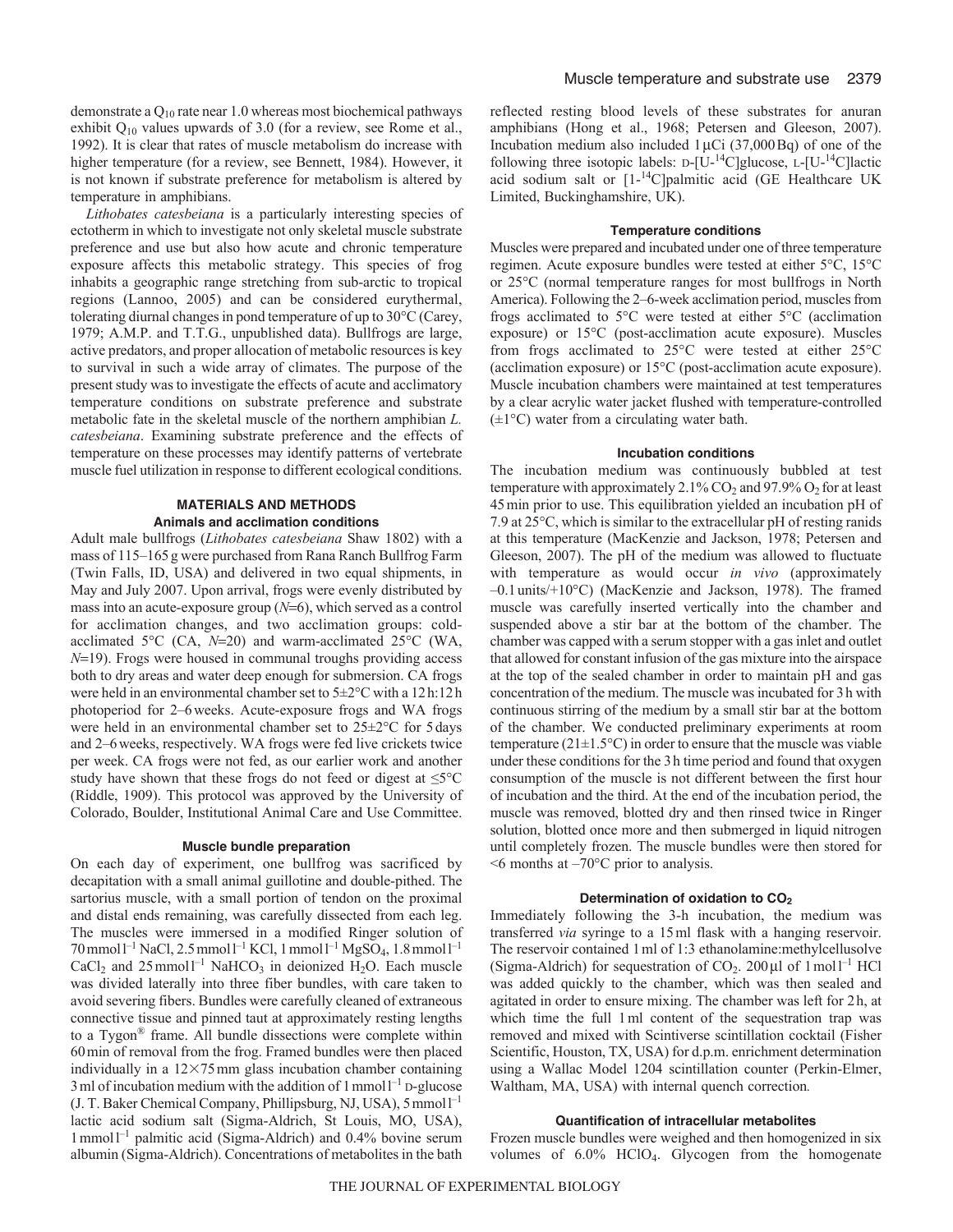# 2380 A. M. Petersen and T. T. Gleeson

supernatant was isolated by ethanol precipitation, and metabolite levels were determined by colorimetric assay, as described previously (Petersen and Gleeson, 2007). This may underestimate any acid-insoluble proglycogen (Asp et al., 1999), although significant amounts of proglycogen in anuran muscle have not yet been reported. Extracellular space corrections were made using an estimate of 20% of muscle wet mass based on the findings of Neville and White (Neville and White, 1979) that incubation conditions increase extracellular space in frog sartorius muscle.

#### **[ 14C] activity**

Muscle bundle homogenate was centrifuged at 7200*g* for 10min. 150 µl aliquots of supernatant were separated into lactate, glucose and pyruvate fractions by a Dowex 1X8-200 ion-exchange resin column (Sigma-Aldrich) as described previously (Donovan and Gleeson, 2006). Each fraction eluted through the column was then mixed with Scintisafe scintillation cocktail (Fisher Scientific) and counted as above. Initial control experiments ( $N=3$ ) using <sup>14</sup>C-labeled glucose and lactate determined that <0.1% of label was eluted in the inappropriate fraction (e.g. labeled glucose in the lactate fraction), and therefore our column separation of lactate, glucose and pyruvate was considered complete. Aliquots of supernatant were also analyzed for glycogen content and  $\lceil {^{14}C} \rceil$ glycogen levels as described previously (Petersen and Gleeson, 2007). Specific activity of  $[14C]$ glucose,  $[14C]$ lactate and  $[14C]$ palmitate were calculated by dividing d.p.m.  $g^{-1}$ tissue by total intracellular levels of each metabolite.

Net incorporation rates into glycogen, CO<sub>2</sub>, pyruvate, and glucose or lactate were calculated by dividing the measured 14C activity by the specific activity of the intramuscular metabolite, corrected for extracellular space (ECS) <sup>14</sup>C by subtracting the estimated d.p.m. in the ECS (20% of the bundle mass  $\times$  d.p.m.ml<sup>-1</sup> incubation medium) from the total d.p.m. measured in the muscle. Extracellular label was assumed to rapidly equilibrate in the tissue, and incorporation rates were assumed to be linear over 3h of incubation.

StatView 5.01 statistical software was used to conduct data comparisons, with one-way ANOVA and Fisher's PLSD used to determine statistically significant (*P*<0.05) difference between treatment groups.

#### **RESULTS**

Total net uptake and metabolism (Fig.1) of lactate into the skeletal muscle cell is  $5-7\times$  higher than that of glucose ( $P<0.05$ ). Both glucose and lactate net uptake approximately doubles per 10°C increase in temperature ( $Q_{10}$  of 2.0), demonstrating that net uptake is a temperature-dependent process for both metabolites. Acute temperature exposure has a marked effect on how glucose is used by the cell (Fig.2; Table1). At 5°C, more than 75% of glucose metabolized by the cell is converted to lactate, but this shifts towards glycogen synthesis at warmer temperatures (Fig.2A). At 25°C, significantly more glucose is oxidized than at lower temperature incubations (*P*<0.05); however, the rate is still extremely low, and is nearly 1/100th of the lactate oxidation rate under the same conditions (Fig.2A; Table1).

At 5°C, the major fate for lactate is oxidation (35%), followed by storage as glycogen (25%) and conversion to glucose (25%) (Fig.2B; Table1), with a surprisingly large portion also found in pyruvate (15%, data not shown). Higher incubation temperatures result in greater rates of oxidation and a proportional shift in metabolic fate of lactate towards glycogen storage. At both 15°C and 25°C, lactate is mostly stored as glycogen, although a significant portion (20%) of lactate is still oxidized at the higher temperatures (Fig.2B; Table1).



Fig. 1. Net uptake (entire bar, defined as sum of metabolite found to be free, incorporated into glycogen, oxidized, or exchanged in the carbon pool following 3 h of incubation) and metabolism (dark gray, defined as net uptake minus accumulated free pool of metabolite) of glucose (A) and lactate (B) by frog sartorius muscle bundles following 3 h incubation at 5°C, 15°C and 25°C. Differing letters represent significantly different net rates of glucose or lactate metabolized between temperature conditions. Differing symbols represent significantly different net amounts of free intracellular glucose or lactate between temperature conditions (*P*<0.05, one-way ANOVA, Fisher's PLSD, *N*=4-12). Relative proportion of free glucose is highest in 5°C-exposed muscles, while rates of metabolism of both glucose and lactate increase significantly with temperature (*P*<0.05).

Muscles acclimated to 5 $\degree$ C metabolized 30 $\times$  more lactate than glucose, a factor 3-fold higher than when muscles were exposed acutely to 5°C. Suppression of glucose metabolism at coldacclimation and incubation temperatures is also suggested by the fact that only 10% of net glucose transported into the cell is metabolized at 5°C, while over 50% of transported lactate is used (Fig.3).

Following acclimation to 5°C or 25°C, the major fate of glucose was conversion to lactate, and this exchange between the carbon pools is an extremely temperature-sensitive process (Fig.4; Table2). Acclimation to 5°C resulted in slightly less than half of the glucose being stored as glycogen, with the majority of glucose converted to lactate. At 25°C this pattern is even more pronounced with nearly 80% of all glucose converted to lactate (Fig.4A; Table2). Following acclimation to 5°C, 50% of lactate taken up by the muscle is converted to glucose. By contrast, 25°C warm acclimation results in 85% of intramuscular lactate being stored as glycogen (Fig.4B; Table 2). Overall, the three fates of glucose examined all demonstrated high temperature sensitivity, with  $Q_{10}$  values from 3.6 to 6.3 (Table 2). When tested at a common incubation temperature of 15°C, net glucose uptake and net metabolism did not differ between muscles acclimated to warm and cold conditions (Fig. 5A). By contrast, lactate is influenced significantly by acclimation history (Fig.5). Threefold more lactate is metabolized than glucose in muscle bundles that were acclimated previously to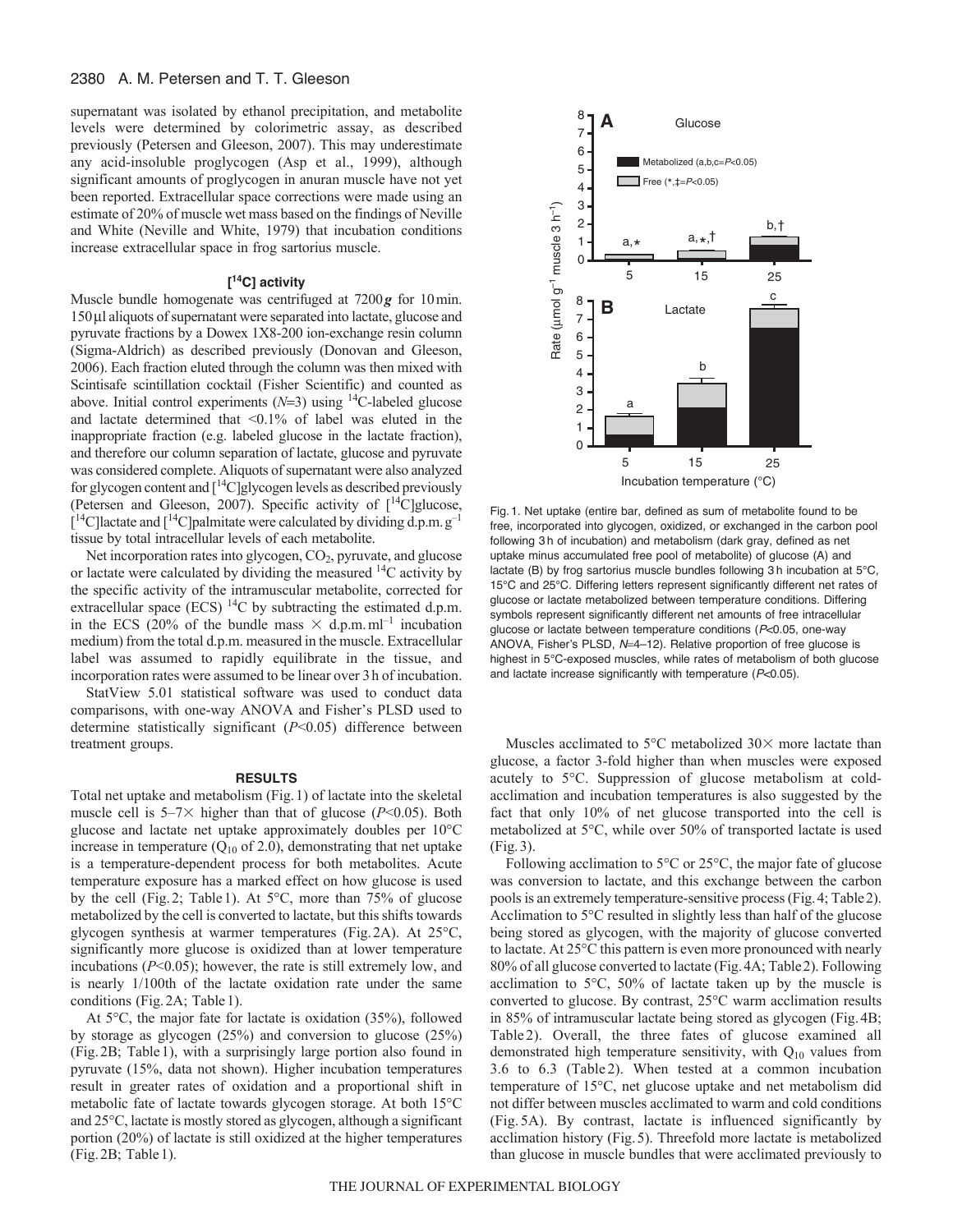

Fig. 2. The effect of acute temperature exposure on the intracellular metabolic fate of glucose (A) and lactate (B) at 5°C (inset), 15°C or 25°C. Differing letters or symbols represent significantly different net rates of glucose or lactate metabolism to glycogen (lowercase letters), oxidized (symbols) or exchange between lactate and glucose carbon pools (uppercase letters) (one-way ANOVA, Fisher's PLSD, N=4-12).

a colder temperature, while only  $1.3 \times$  more lactate was utilized by muscles acclimated previously to a warmer temperature (Fig.5).

At 15°C, although there is no measurable difference in uptake and net metabolism in glucose, there is a discernible temperaturedependent shift in the fate of metabolized glucose (Fig.6A). Muscle from frogs acclimated to 5°C stored the majority (70%) of the glucose as glycogen. Muscle from warm-acclimated (25°C) animals demonstrated a reversal of this pattern: significantly more glucose was converted to lactate (70%, *P*<0.05) (Fig. 6A).

At 15°C, cold-acclimated tissue has a higher rate of lactate metabolism than warm-acclimated tissue (Fig.6, *P*<0.05). Most of the lactate in the cold tissue is converted to glycogen. In warmacclimated tissue, the metabolic fate of lactate is evenly divided between glycogenesis (glycogen synthesis from glucose) and glyconeogenesis (glycogen synthesis from lactate) (Fig. 6B). Increasing the temperature from 5°C-acclimation conditions to 15°C incubation significantly increases glyconeogenesis as compared with muscles from 25°C-acclimated frogs at the same intermediary temperature of 15°C (*P*<0.05). Unlike the reported response to acute temperature change (Fig.2), following 2–6weeks of acclimation to 5 or 25°C, neither glucose nor lactate oxidation rates increase with temperature (*P*>0.05, Fig.4).

In additional experiments, we measured how oxidation of the free fatty acid palmitate is affected by acute and acclimation temperature regimens. We found that acutely exposing the muscles to 15 or 25°C resulted in significantly higher net rates of palmitate oxidation than incubation at 5°C (Fig.7A, *P*<0.05). Following acclimation to 5 or 25°C, this pattern persists, as increasing temperature yields significantly higher rates of palmitate oxidation (Fig.7B, *P*<0.05). Muscles from frogs acclimated to 5°C and incubated at 15°C were found to oxidize significantly less palmitate than muscles acutely exposed to 15°C (*P*<0.05, Fig.7).

#### **DISCUSSION**

Net uptake of lactate by the muscle cells was  $5-7\times$  higher than that of glucose at all temperatures (Fig.1), demonstrating a strong preference for uptake of lactate by the cell. Net rate of glucose metabolism is more acutely temperature sensitive than that of lactate metabolism. A basic tenet of classical literature on temperature regulation is that certain metabolic processes are 'defended' in the face of temperature change because they are essential to viability of the cell (for reviews, see Guderley, 1990; Hochochka and Somero, 2002). Since net rates of lactate metabolism appear to be less temperature sensitive than net glucose metabolism (Fig.1; Table1), our findings support the growing body of literature suggesting that lactate is a more utilized substrate than previously believed (for reviews, see Brooks et al., 1996; Gleeson, 1996; Gladden, 2004).

It should be emphasized that our findings reflect net uptake and utilization of substrate label as assessed at a moment in time after 3h of incubation. Continuous measurement of flux over time would likely reveal a far more complicated pattern of uptake and utilization than is reflected in the present study and might disclose some futile cycling of label or metabolites that these studies cannot detect. The theoretical sources of error in this approach have been reviewed (Gleeson and Dalessio, 1989) and while they may have some impact on quantitative estimates of net flux under some conditions, likely have little import on the findings of substrate use in this study. Our findings do suggest that under these thermal conditions, lactate is the predominantly metabolized substrate by frog muscle and appears to be the substrate whose utilization is less influenced by temperature.

Studies have demonstrated that lactate is used as a preferred fuel by nerves (Itoh et al., 2003), some oxidative muscles (Andrade and McMullen, 2005), and cardiac tissue under some circumstances (Gertz et al., 1988). We demonstrate here that lactate may also be the preferred substrate in white glycolytic muscle of frogs at rest (Fig. 1; Table 1). Since lactate levels rise by up to  $20 \text{mmol}1^{-1}$ following even moderate activity in amphibians (Petersen and Gleeson, 2007), the relative abundance of lactate may be the reason for muscle preference of this substrate. By contrast, blood glucose levels are highly variable and sometimes so low as to be undetectable (Farrar and Frye, 1979; de Roos and Parker, 1982), hence an unreliable substrate source in these animals.

The predominant trend of glucose use by the muscle was glucose conversion to lactate at the lowest temperatures, with increasing storage of glucose as glycogen at higher incubation temperatures (Fig.2A; Table1). Since conversion of glucose to lactate (glycolysis) is a major fate at 5°C, glycolysis appears not to be strongly inhibited by acute exposure to cold temperature. Ohira and Ohira report that cold-exposed frog muscle has reduced ATP levels (Ohira and Ohira, 1988), a condition favorable to glycolysis. Trout acutely (48h) exposed to low temperature demonstrated no reduction in concentrations of glycolytic intermediaries and activators of phosphofructokinase (PFK), fructose-6-phosphate and glucose-6-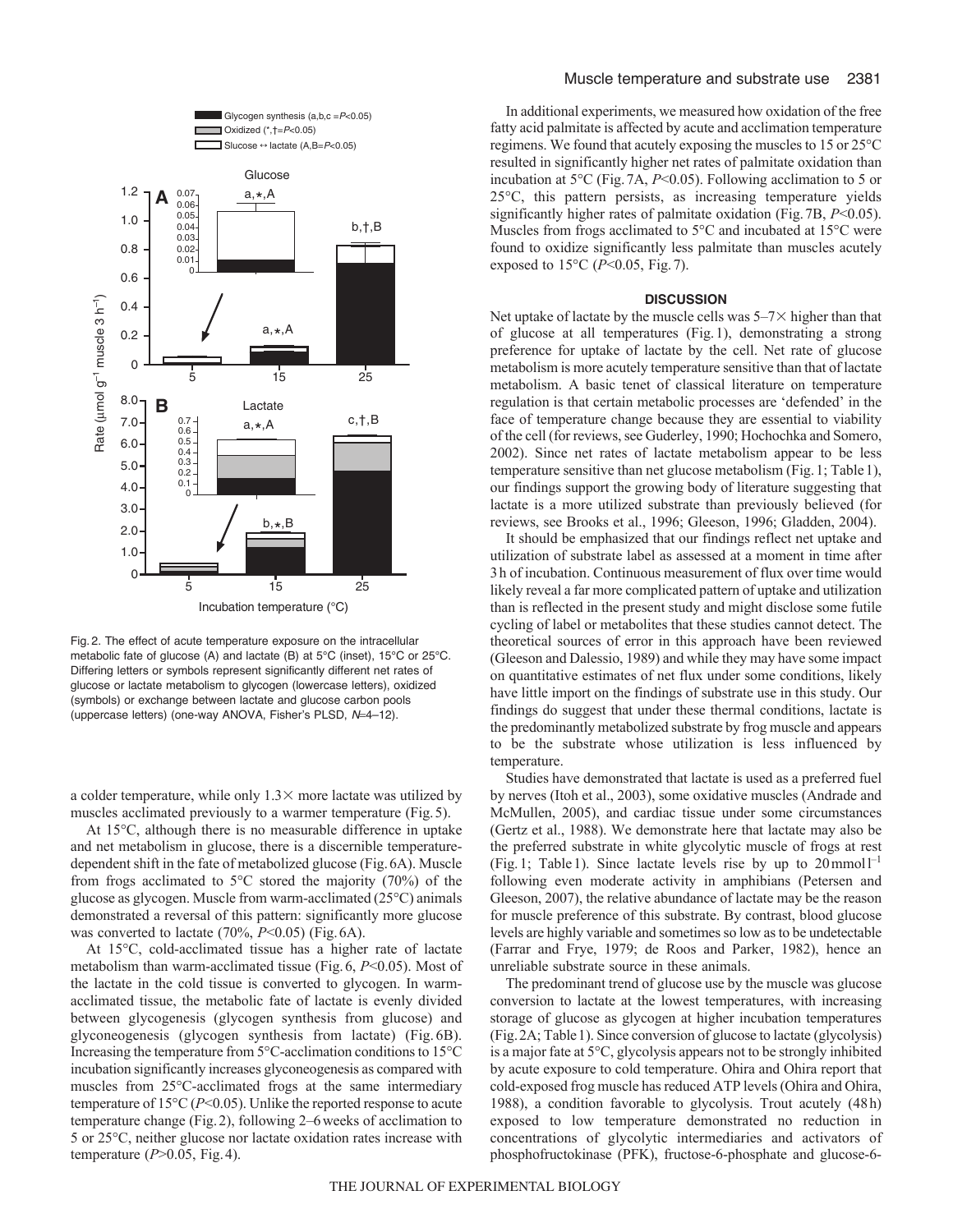# 2382 A. M. Petersen and T. T. Gleeson

|         | Incubation $T^{\circ}$ | Glycogen synthesis             |    |          | Oxidation                        |                |          | Glucose $\leftrightarrow$ lactate conversion |    |          |
|---------|------------------------|--------------------------------|----|----------|----------------------------------|----------------|----------|----------------------------------------------|----|----------|
|         |                        | Rate                           | N  | $Q_{10}$ | Rate                             | N              | $Q_{10}$ | Rate                                         | N  | $Q_{10}$ |
| Glucose |                        |                                |    |          |                                  |                |          |                                              |    |          |
|         | 5                      | $0.011 \pm 0.003$ <sup>a</sup> | 6  |          | $0.0004 \pm 0.0003$ <sup>a</sup> | 6              |          | $0.044 \pm 0.0080$ <sup>a</sup>              | 6  |          |
|         |                        |                                |    | 7.6      |                                  |                | 5.0      |                                              |    | 0.9      |
|         | 15                     | $0.084 \pm 0.011^a$            | 8  |          | $0.0020 \pm 0.0006^a$            | 8              |          | $0.038 \pm 0.0106^a$                         | 7  |          |
|         |                        |                                |    | 8.2      |                                  |                | 7.0      |                                              |    | 3.3      |
|         | 25                     | $0.690 \pm 0.128$ <sup>b</sup> | 12 |          | $0.0138 \pm 0.0470^b$            | 11             |          | $0.128 \pm 0.0155^b$                         | 12 |          |
| Lactate |                        |                                |    |          |                                  |                |          |                                              |    |          |
|         | 5                      | $0.158 \pm 0.050$ *            | 5  |          | $0.216 \pm 0.062$ *              | 5              |          | $0.151 \pm 0.013$ *                          | 5  |          |
|         |                        |                                |    | 7.8      |                                  |                | 1.8      |                                              |    | 1.7      |
|         | 15                     | $1.245 \pm 0.252$ <sup>†</sup> | 4  |          | $0.398 \pm 0.080^{\dagger}$      | $\overline{4}$ |          | $0.264 \pm 0.051^{\dagger}$                  | 4  |          |
|         |                        |                                |    | 3.8      |                                  |                | 3.4      |                                              |    | 1.1      |
|         | 25                     | $4.753 \pm 0.221^{\ddagger}$   | 4  |          | 1.335 $\pm$ 0.355 $^{\dagger}$   | 4              |          | $0.300 + 0.019$ <sup>t</sup>                 | 4  |          |

Table 1. The effect of acute temperature exposure on metabolic substrate utilization

Values are rate (umol g<sup>-1</sup> muscle 3 h<sup>-1</sup>) of glucose or lactate incorporation into glycogen, oxidation or the exchange between substrate pools  $\pm$  s.e.m. Differing symbols (lactate) and differing letters (glucose) represent a significant difference in metabolic fate of glucose or lactate between temperature exposure groups (*P*<0.05, one-way ANOVA, Fisher's PLSD)

bisphospate (Lehoux and Guderley, 1997), suggesting minimal inhibition of ectothermic muscle glycolysis by acute exposure to cold temperature. Maintenance of pathways of lactate formation at low temperature would seem beneficial to frogs, as lactate could then be utilized as the substrate throughout the body during variable ambient temperature conditions (for a review, see Gladden, 2004).

Under all acute temperature conditions, exchange occurs between lactate, glycogen and glucose pools, as evidenced by our finding that a small, but measurable, percentage of lactate carbon was found in the form of free glucose (Fig.2; Table1). We report here that significant amounts of carbon from labeled lactate, up to 25% of labeled lactate in fact, are measured in the form of glucose at the



Acclimation and incubation temperature (°C)

Fig. 3. Net uptake (entire bar) and metabolism (dark gray) of glucose (A) and lactate (B) by frog sartorius muscle bundles following acclimation to 5°C or 25°C. Muscles were incubated at their respective acclimation temperature. \* Net rate of metabolism is significantly different between temperature treatment groups (*P*<0.05, one-way ANOVA, Fisher's PLSD, *N*=4-11). Warm acclimation and incubation conditions yield higher net metabolism of lactate than glucose in frog muscle (*P*<0.05).

Glycogen synthesis (a=*P*<0.05) Oxidized Glucose } lactate (†=*P*<0.05) **A Glucose** 1.4 † 1.2 0.04 1.0 0.03 0.02 0.8 0.01 0.6 0 0.4 Rate (umol g<sup>-1</sup> muscle 3 h<sup>-1</sup>) Rate (µmol g<sup>-1</sup> muscle 3 h<sup>-1</sup>) 0.2 0  $25$ 5 6.0 a Lactate **B** 1.50 5.0 1.25  $1.00 -$ 4.0 0.75 0.50 0.25 3.0 0 2.0 1.0 0 5 25

end of the 3-h incubation (Fig.2; Table1), which would be consistent with the provocative findings of Fournier and Guderley that muscle may be a net producer of glucose (Fournier and Guderley, 1992;

Acclimation and incubation temperature (°C)

Fig. 4. The effect of temperature acclimation and incubation on the intracellular metabolic fate of glucose (A) and lactate (B) at 5°C (inset) or 25°C in sartorius muscle. Muscles were incubated at their respective acclimation temperatures. Letters and symbols represent a significant effect of temperature condition on glycogen synthesis (a), or conversion between lactate and glucose (†) by lactate or glucose (*P*<0.05, one-way ANOVA, Fisher's PLSD,  $N=4-11$ ). Warm acclimation and incubation results in an increased conversion of glucose to lactate and increased glycogen synthesis from lactate (*P*<0.05).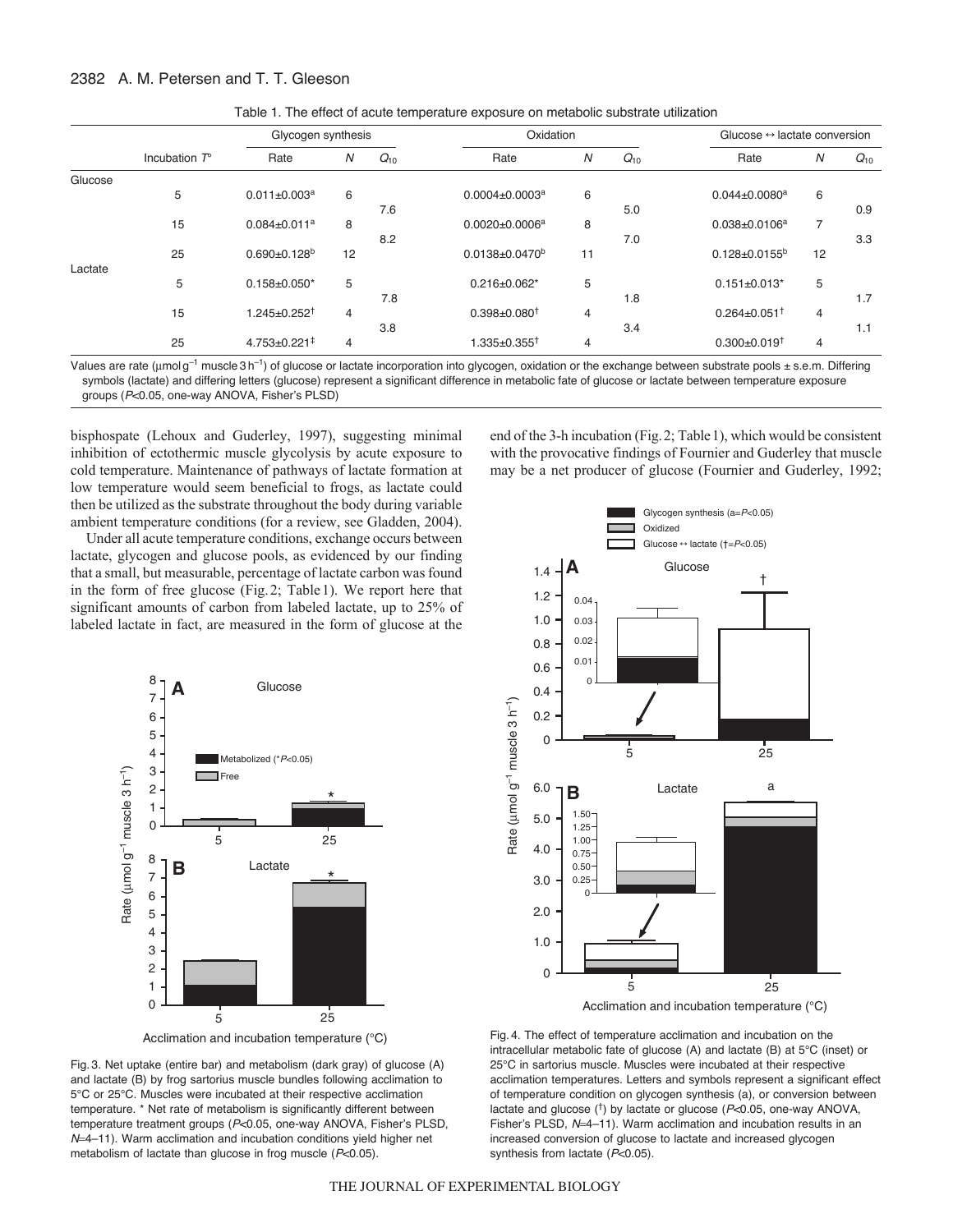| Acclimation/<br>Incubation $T^{\circ}$ | Glycogen synthesis               |                |          | Oxidation                      |    |          | Glucose $\leftrightarrow$ lactate conversion |    |          |
|----------------------------------------|----------------------------------|----------------|----------|--------------------------------|----|----------|----------------------------------------------|----|----------|
|                                        | Rate                             | N              | $Q_{10}$ | Rate                           | N  | $Q_{10}$ | Rate                                         | N  | $Q_{10}$ |
|                                        |                                  |                |          |                                |    |          |                                              |    |          |
| 5/5                                    | $0.012 \pm 0.002$ <sup>a</sup>   | 6              |          | $0.001 \pm 0.000$ <sup>a</sup> | 6  |          | $0.019 \pm 0.005^a$                          | 6  |          |
| 5/15                                   | $0.858 \pm 0.128$ <sup>b</sup>   | 8              |          | $0.028 \pm 0.008$ <sup>b</sup> | 8  |          | $0.366 \pm 0.075$ <sup>a,b</sup>             | 8  |          |
| 25/15                                  | $0.249 \pm 0.079$ <sup>a,c</sup> | $\overline{4}$ |          | $0.029 + 0.006^b$              | 4  |          | $0.78 \pm 0.212^b$                           | 4  |          |
| 25/25                                  | $0.155 \pm 0.024$ <sup>a</sup>   | 5              | 3.6      | $0.014 \pm 0.003^{a,b}$        | 5  | 3.7      | $0.755 \pm 0.303^b$                          | 4  | 6.3      |
|                                        |                                  |                |          |                                |    |          |                                              |    |          |
| 5/5                                    | $0.152 \pm 0.019$ *              | 10             |          | $0.262 + 0.125$                | 10 |          | $0.539+0.109$                                | 11 |          |
| 5/15                                   | $2.481 + 0.316$ <sup>t</sup>     |                |          | $0.574 + 0.287$                | 6  |          | $0.956 \pm 0.474$                            |    |          |
| 25/15                                  | $0.655 \pm 0.158$ *,‡            | 4              |          | $0.142 \pm 0.044$              | 4  |          | $0.649+0.170$                                | 4  |          |
| 25/25                                  | 4.716±0.295**                    |                | 5.6      | $0.333 \pm 0.077$              |    | 1.1      | $0.464 \pm 0.041$                            |    | 0.9      |
|                                        |                                  |                |          |                                |    |          |                                              |    |          |

Table 2. The effect of acclimation temperature exposure on metabolic substrate utilization

Values are rate ( $\mu$ mol g<sup>-1</sup> muscle 3 h<sup>-1</sup>) of glucose or lactate incorporation into glycogen, oxidation, or the exchange between substrate pools ± s.e.m. Differing symbols (lactate) and differing letters (glucose) represent a significant difference in metabolic fate of glucose or lactate between temperature exposure groups (P<0.05, one-way ANOVA, Fisher's PLSD).  $Q_{10}$  values represent temperature sensitivity of average rate change between 5°C and 25°C.

Fournier and Guderley, 1993a; Fournier and Guderley, 1993b). These findings are in keeping with those of Fournier et al. (Fournier et al., 1994), who reported that even when frogs were hepatectomized, whole-body glucose, lactate and glycogen metabolism were unaltered, suggesting that the muscle may be able to produce and even export glucose.

Cold-acclimated muscles metabolized  $30\times$  more lactate than glucose, a factor  $3\times$  as high as when muscles were exposed acutely to 5°C, suggesting that one aspect of cold acclimation may be increased capacity to metabolize lactate, but not glucose (Fig.3). Disproportionate suppression of glucose *vs* lactate metabolism at low temperature (Q10 of 15.0 *vs* 2.4; Table2) suggests that longterm cold-temperature acclimation inhibits glycolysis much more than oxidative or gluconeogenic pathways (Fig.3). Such a case could occur following acclimation to low temperature if there was longterm, cold-induced, inhibition of muscle PFK or pyruvate kinase (PK), known regulators of glycolysis. There is evidence for inhibition of activity of PFK at cold temperature in bird muscle (Marsh and Dawson, 1982), although studies in hibernating squirrels (MacDonald and Storey, 2001) and at least one species of fish (Lehoux and Guderley, 1997) suggest that temperature may have





Fig. 5. Net uptake (entire bar) and metabolism (dark gray) of glucose (A) and lactate (B) by frog sartorius muscle bundles following acclimation at 5 or 25°C and 3 h incubation at a common temperature of 15°C. (a) Net rate of lactate metabolism at 15°C is significantly lower in sartorius muscles from frogs acclimated to 25°C (*P*<0.05, one-way ANOVA, Fisher's PLSD, *N*=4-11).

Fig. 6. The effect of temperature acclimation and incubation on the intracellular metabolic fate of glucose (A) and lactate (B) in sartorius muscles from frogs acclimated to 5 or 25°C and incubated at the common temperature of 15°C. Letters and symbols represent a significant effect of temperature condition on net glycogen synthesis (a) or conversion between lactate and glucose (†) (*P*<0.05, one-way ANOVA, Fisher's PLSD,  $N=4-12$ ).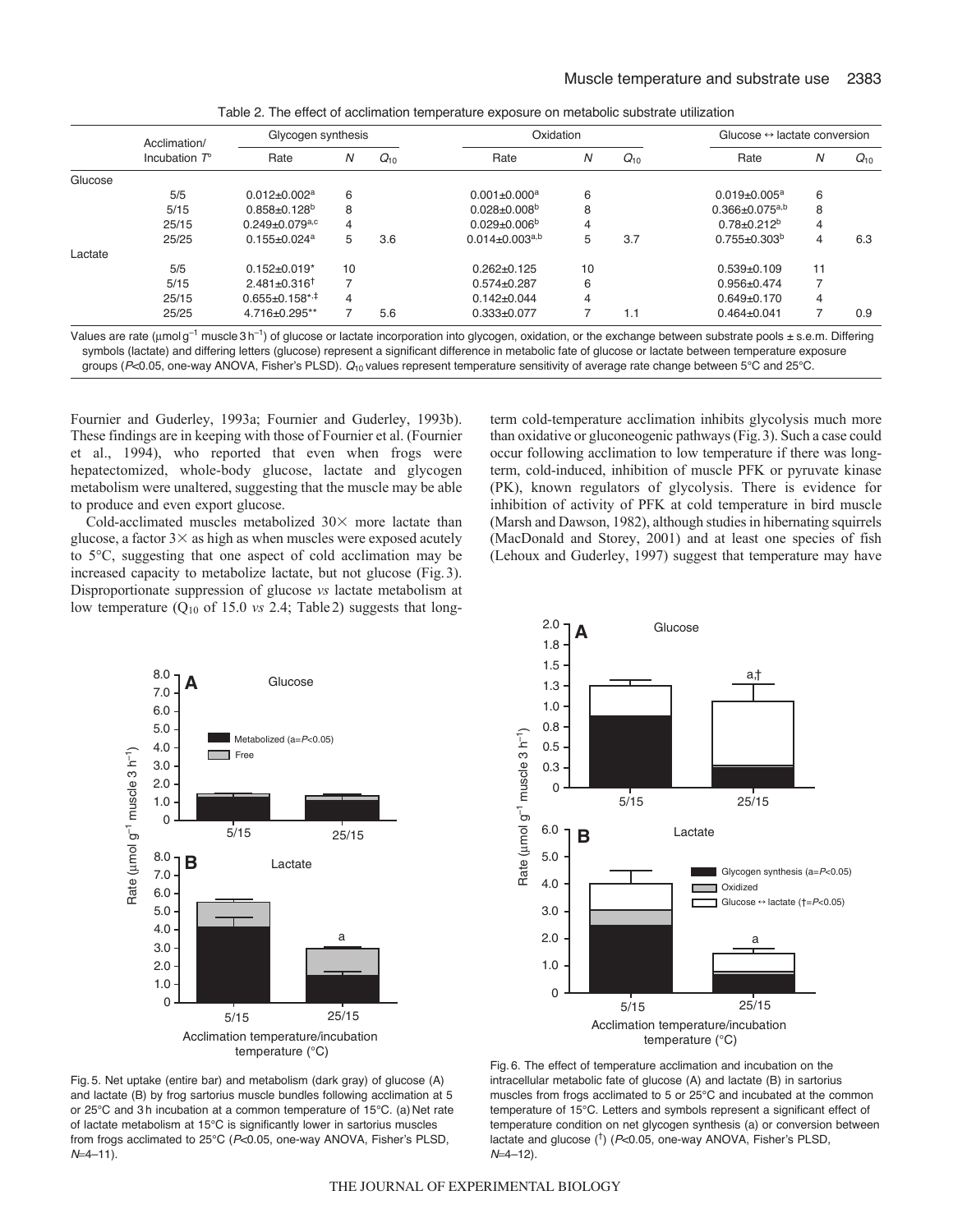

Acclimation/incubation temperature (°C)

Fig. 7. The effect of acute (A) and acclimation (B) temperature exposure on palmitate oxidation in frog sartorius muscle. Differing letters indicate a significant difference in rate of palmitate oxidation between temperature treatments (P<0.05, one-way ANOVA, Fisher's PLSD, N=5-7). Increasing incubation temperature both acutely and following acclimation causes an increase in palmitate oxidation (*P*<0.05).

only a limited effect on PFK activity and may be compensated for by long-term acclimation (Guderley and Gawlicka, 1992).

Muscles from frogs acclimated to 25°C had a significantly higher conversion rate of glucose to lactate at the higher temperatures and demonstrated significant sensitivity to temperature change (Fig. 4A). Consistent with this finding,  $Q_{10}$ values for glucose-to-lactate conversion are the highest of any process we measured (Table 2). It is possible that activity of lactate dehydrogenase (LDH) increases sharply with warm temperature acclimation, as shown in other ectotherms (Feder, 1983; Seebacher and James, 2008). Following 4months of hibernation, LDH activity is decreased in at least one species of frog (St Pierre and Boutillier, 2001). A study from the fish literature proposes that at cold temperature, LDH concentrations and kinetics are altered, in order to favor a larger pyruvate pool for protection of aerobic potential (Zackhartsev et al., 2004). Our findings that less glucose is converted to lactate following cold acclimation could support this observation.

Prior acclimation temperature had no significant effect on net rate of glucose uptake or metabolism at 15°C (Fig.4A). Similarly, striped bass acclimated to 5°C and 25°C also demonstrated no compensation in red or white muscle tissues for glucose use but did appear to upregulate pathways of palmitate oxidation (Jones and Sidell, 1982).

Metabolic compensation did, however, occur in terms of lactate metabolism (Fig. 5B). Lactate was metabolized at  $2\times$  the rate by cold-acclimated muscles incubated at 15°C than warm-acclimated muscles at the same temperature (Fig.5B). This pattern is in keeping with the 'classic' concept of metabolic compensation in which low-temperature acclimation results in higher enzyme binding affinity, activity levels or concentration, resulting in higher disposal rates for specific substrates (for a review, see Hochachka and Somero, 2002). In the present study, increased lactate metabolism occurred in bullfrog muscle in the absence of changes in glucose utilization. This suggests to us that one central aspect of frogs' response to cold is an increased utilization of lactate as a metabolic fuel (Fig. 5; Table 1).

Lactate glyconeogenesis is enhanced in muscles from frogs acclimated to cold temperature. Since bullfrogs (Stinner et al., 1994), and other ranids (Cunjack, 1986), are 'cold active' underwater in winter, it may be ecologically important during cold seasons for muscle tissues to be able to quickly store substrate that becomes available following activity. Gleeson suggests that ectotherms in general utilize glycogen storage as a depot for lactate produced following activity, allowing muscles to dispose of accumulated lactate while replenishing glycogen stores for future use (Gleeson, 1991). Fig.6 is suggestive of enhancement of glycogenic and glyconeogenic pathways, which would be a logical strategy if food sources were scarce and energy metabolism overall is reduced, as would be the case while overwintering.

Prior to overwintering conditions, ranid frogs are known to build up lipid stores, in the form of fat bodies (Fitzpatrick, 1976), and increase glycogen storage in the liver (Byrne and White, 1975). Our data do not support a substantial role for fat oxidation in resting muscle under our conditions (Fig. 7). It does not appear that palmitate oxidation constitutes a large component of energy metabolism in these resting muscle cells. Temperature does have a significant effect on oxidation rates. However, acclimation does not alter this pattern and no compensatory adjustments appear to exist to increase palmitate oxidation following acclimation to a colder temperature (Fig.7B).

We report here that lactate metabolism is of central importance to amphibian muscle cells, with net rates of metabolism of this substrate far exceeding rates of glucose or palmitate use. Acute exposure to cold temperature results in most glucose being converted to lactate while both substrates are stored mostly as glycogen at warm temperature. Acute exposure to cold temperature also reduces glucose metabolism more markedly than lactate metabolism, signifying a role for lactate as a staple fuel under these conditions. We suggest that ready use of lactate as a substrate in general, and enhancement of glyconeogenic pathways specifically, could play a key role in the tolerance of this species to temperature fluctuation by allowing for storage of available substrate during cold-induced low metabolism.

#### **REFERENCES**

- **Andrade, F. H. and McMullen, C. A.** (2005). Lactate is a metabolic substrate that sustains extraocular muscle function. *Pflügers Arch.* **452**, 102-108.
- **Asp, S., Daugaard, J. R., Rohde, T., Adamo, K. and Graham, T.** (1999). Muscle glycogen accumulation after a marathon: roles of fiber type and pro- and macroglycogen. *J. Appl. Physiol.* **86**, 474-478.
- **Bendall, J. R. and Taylor, A. A.** (1970). The Meyerhof quotient and the synthesis of glycogen from lactate in frog and rabbit skeletal muscle: a reinvestigation. *Biochem. J.* **118**, 887-893.
- **Bennett, A. F.** (1984). Thermal dependence of muscle function. *Am. J. Physiol*. **247**, R217-R229.
- **Bennett, A. F. and Licht, P.** (1974). Anaerobic metabolism during activity in amphibians. *Comp. Biochem. Physiol*. **48**A, 319-327.
- **Bonen, A., McDermott, J. C. and Tan, M. H.** (1990). Glycogenesis and glyconeogenesis in skeletal muscle: effects of pH and hormones. *Am. J. Physiol. Endocrinol. Metab*. **258**, E693-E700.
- **Brooks, G. A. and Gaesser, G. A.** (1980). End points of lactate and glucose metabolism after exhausting exercise. *J. Appl. Physiol*. **49**, 1057-1069.
- **Brooks, G. A., Fahey, T. and White, T.** (1996). Metabolic response to exercise: lactate metabolism during exercise and recovery, excess postexercise 02 consumption (EPOC), 02 debt, and the "anaerobic threshold". In *Exercise Physiology*, pp. 173-194. Mountain View, CA: Mayfield Publishing Company.
- **Byrne, J. J. and White, R. J.** (1975). Cyclic changes in liver and muscle glycogen tissue lipid and blood glucose in a naturally occurring population of *Rana catesbeiana*. *Comp. Biochem. Physiol*. **50A**, 709-715.
- **Carey, C.** (1979). Aerobic and anaerobic energy expenditure during rest and activity in montane *Bufo b. boreas* and *Rana pipiens*. *Oecologia* **39**, 213-228.